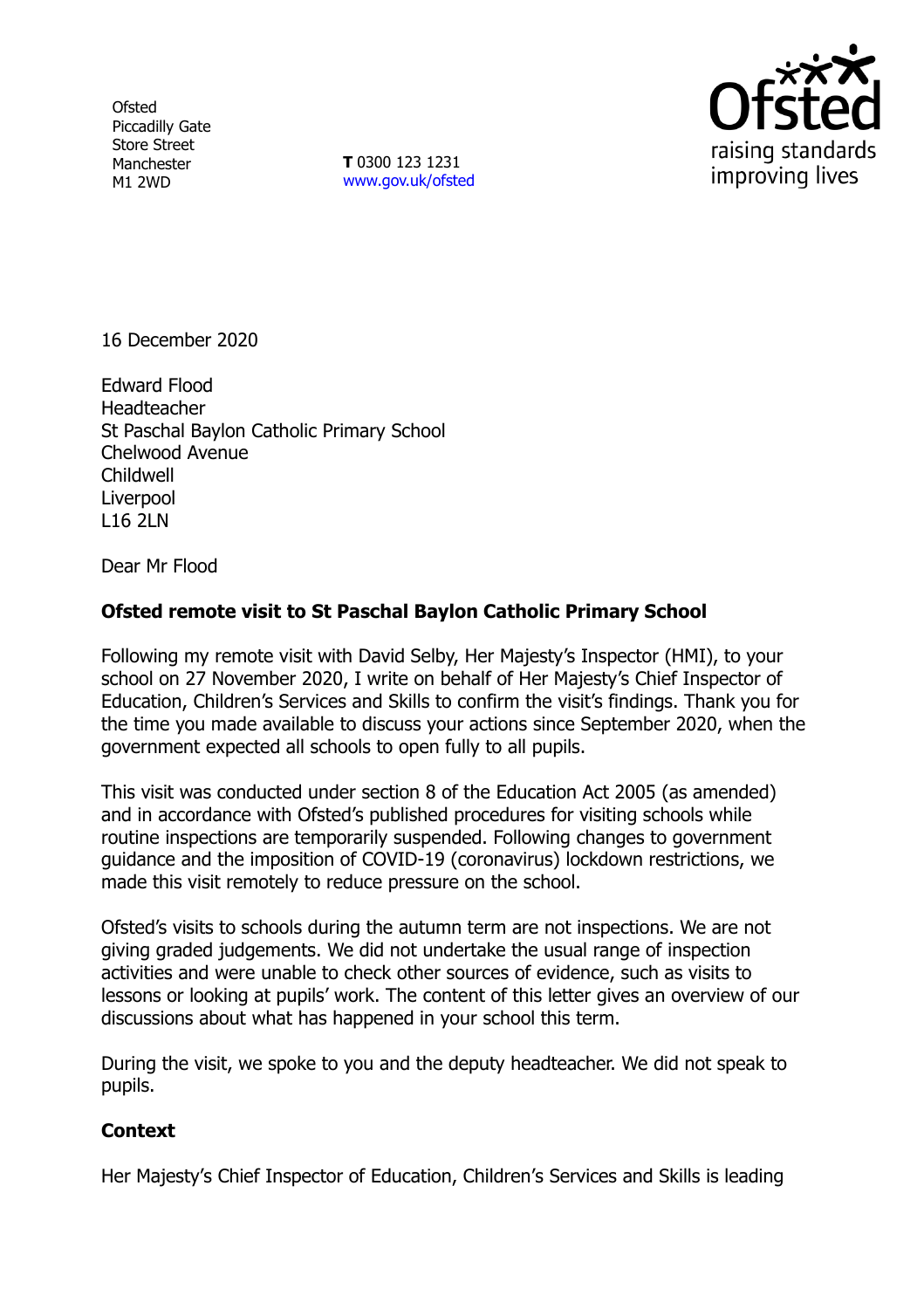

Ofsted's work into how England's education system is managing the return to full education for pupils, following an extended break in formal schooling due to the COVID-19 pandemic.

In undertaking this focused work, HMI are visiting a broad range of schools. HMI will visit a sample of:

- approximately 1,200 schools across all Ofsted grades (outstanding, good, requires improvement and inadequate)
- maintained schools, academies and free schools, special schools and centres of alternative provision, including those in cities, and coastal, town or rural communities.

The information from this visit will feed into Ofsted's national reporting so that the insights can be shared with the government and the education sector. We did not find any significant concerns during the visit. In such a case, an inspection report would be published on our website and available to parents and carers.

We did not consider your response to COVID-19 during the spring and summer terms 2020, when the school was not open to all pupils.

## **From this visit, inspectors noted that:**

- Since the start of term, around half of the pupils in the school have spent some time learning from home. Pupils in one of the Year 5 class 'bubbles' are currently self-isolating.
- You said that teachers are carrying out checks on what pupils remember and what they have forgotten of their learning since March 2020. This is to establish pupils' new starting points. Subject leaders are amending curriculum plans, for example, in history, to incorporate key subject content that was not taught in the summer term 2020.
- You told us that pupils are studying all subjects in the wider curriculum. However, teachers have made changes to how they teach the curriculum content in computing and music. You described how plans are in place to return pupils to the usual curriculum content by the end of the summer term 2021.
- You explained that teachers have identified that younger pupils have forgotten some of the letters and sounds that they had learned prior to March 2020. You are providing daily small-group and one-to-one teaching to help these pupils to catch up. In Years 2 to 6, teachers are focusing on developing pupils' fluency in reading and improving pupils' comprehension skills.
- You told us that, in mathematics, pupils are quickly catching up on missed and forgotten learning. Since September, teachers have spent time each day